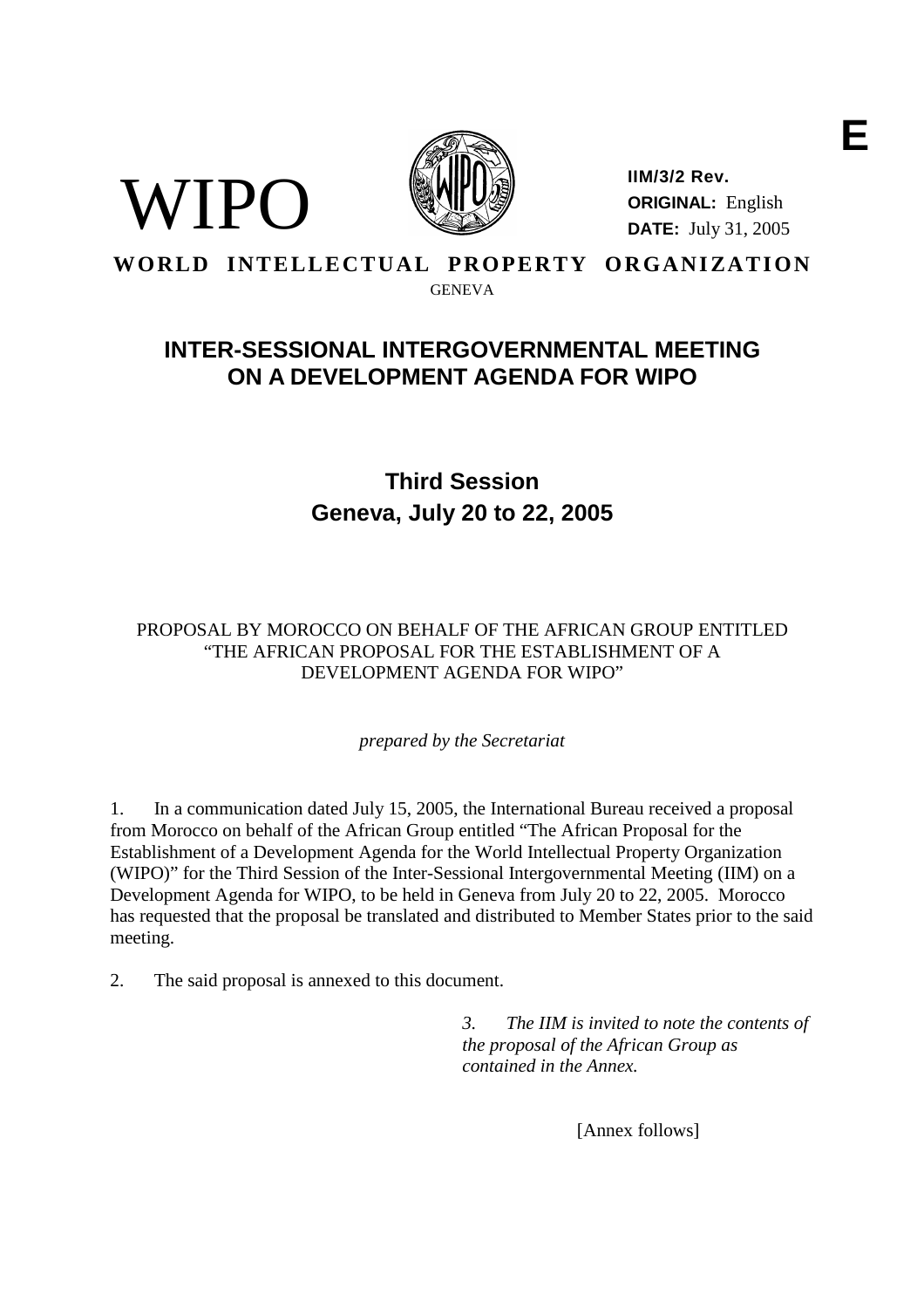#### IIM/3/2

ويأتيها



The Permanent Mission of the Kingdom of Morocco to the United Nations Office in Geneva and other International Organisations in Switzerland presents its compliments to the Secretariat of the World Intellectual Property Organisation (WIPO), and referring to the Third Inter-sessional Intergovernmental Meeting which will take place on 21 and 22 July 2005, has the honor to submit herewith, on behalf of the African Group, "The African Proposal for the establishment of a Development Agenda for the World Intellectual Property Organization (WIPO)".

The Permanent Mission of the Kingdom of Morocco would highly appreciate if the Secretariat could kindly circulate this document to the Member States of WIPO, before the above mentioned date, and to translate it in all official languages used within this Organisation.

The Permanent Mission of the Kingdom of Morocco avails itself of this opportunity to renew to the World Intellectual Property Organization (WIPO) the assurance of its highest consideration



Mr Geoffrey YU **Deputy Director General** World Intellectual Property Organization 34, Chemin des Colombettes 1211 Genève 20 Fax: 338 85 20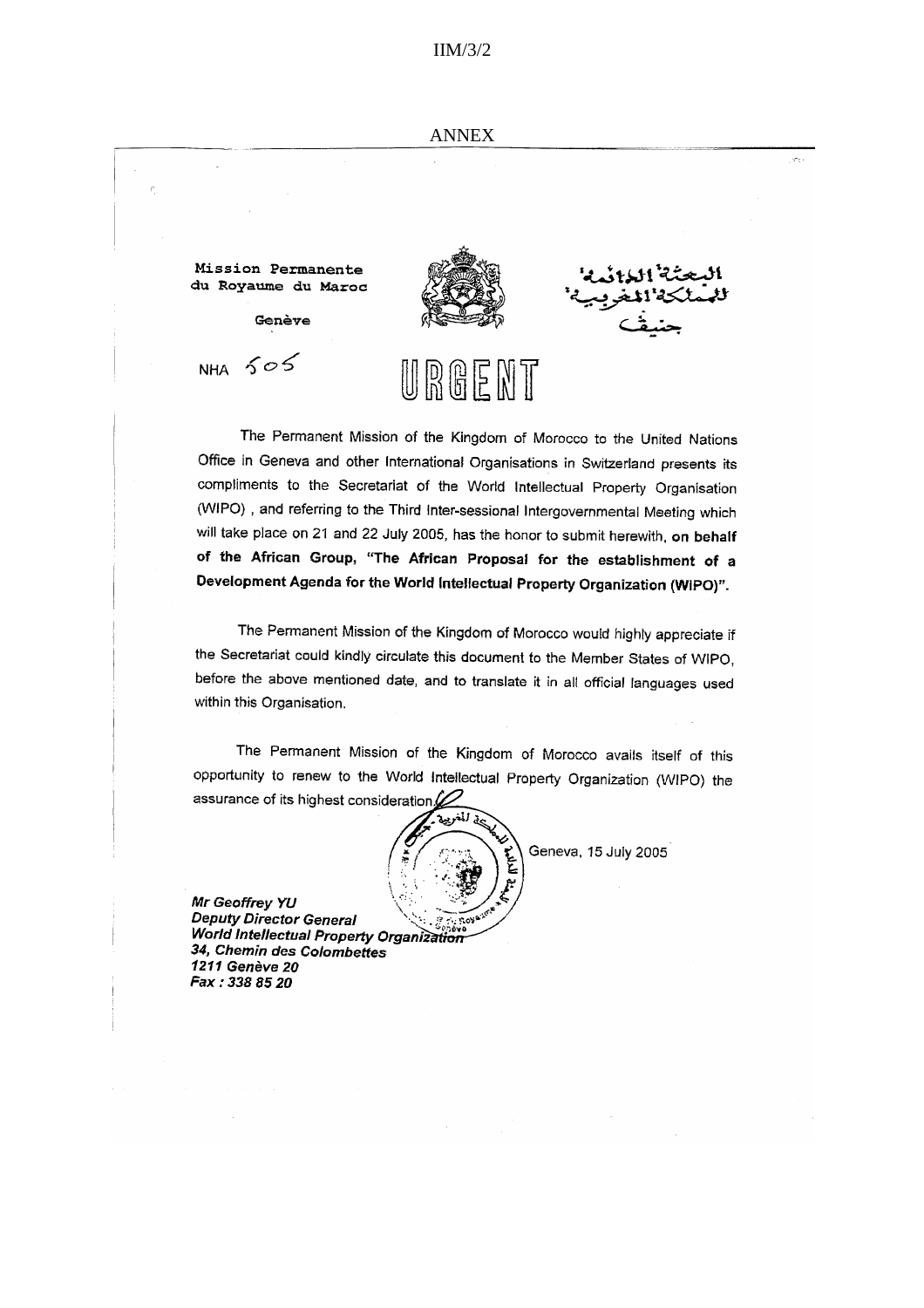## IIM/3/2 Annex, page 2

# **AFRICAN PROPOSAL FOR THE ESTABLISHMENT OF A DEVELOPMENT AGENDA FOR THE WORLD INTELLECTUAL PROPERTY ORGANIZATION (WIPO).**

## **A-Introduction:**

1. The imperatives for development have never been more crucial or urgent for Africa than they are at the dawn of the 21<sup>st</sup> century. Africa's development needs have been underscored at several fora and by numerous declarations. In particular, they have been highlighted by the Millennium Summit (September 2000), the New Partnership for Africa's Development (NEPAD) Plan of Action (October 2001), the Monterrey Declaration on Financing for Development (March 2002), the Johannesburg Declaration on Sustainable Development (September 2002), The World Solidarity Fund (December 2002), the Marrakech High Level Conference on South-South Cooperation (December 2003), the first phase of the World Summit on the Information Society (WSIS, December 2003), the Digital Solidarity Fund (DSF, March 2004), the Asian-African Summit (April 2005) and the Doha South Summit Meeting (June 2005). The imperatives for development have also been underscored by several reports including those of the UNDP, the World Bank and the International Monetary Fund (IMF).

2. The African Group is of the view that development should be a comprehensive programme of attainment of better prospects in life for all people. As far as developing and least developed countries (LDCs) are concerned, development should mean the adoption of specific and integrated policy mechanisms for harnessing of their productive forces and natural resources for the upliftment of the quality of life of their populations. Any development agenda for these countries should therefore aim at overcoming their marginalization and improving their capacities for economic selfreliance and human development.

# **B- A Development Agenda for WIPO:**

3. A development agenda for WIPO has become imperative in view of the expanding and deepening role that intellectual property (IP) plays in the social, economic and technological fabrics of the world. Creativity, innovation and scientific revolution are largely determining the course of human development, and intellectual property plays a key role in all these factors. In submitting a proposal for a development agenda for WIPO, the African Group is seeking to reinforce and elaborate its views and opinions that have been expressed severally at various venues in WIPO particularly at the Intersessional Intergovernmental Meetings (IIMs). The African Group also notes the proposals that have already been submitted by other delegations, notably the United Kingdom, the United States, Mexico and Bahrain.

4. It especially welcomes the proposal submitted by the Group of Friends of Development which it had previously supported in principle, as reflecting the concerns and interests of African countries.

5. The African Group is also guided in its call for a development agenda for WIPO by the outcome of the Second South Summit held in Doha, which inter alia called upon WIPO to integrate development agenda in its various activities.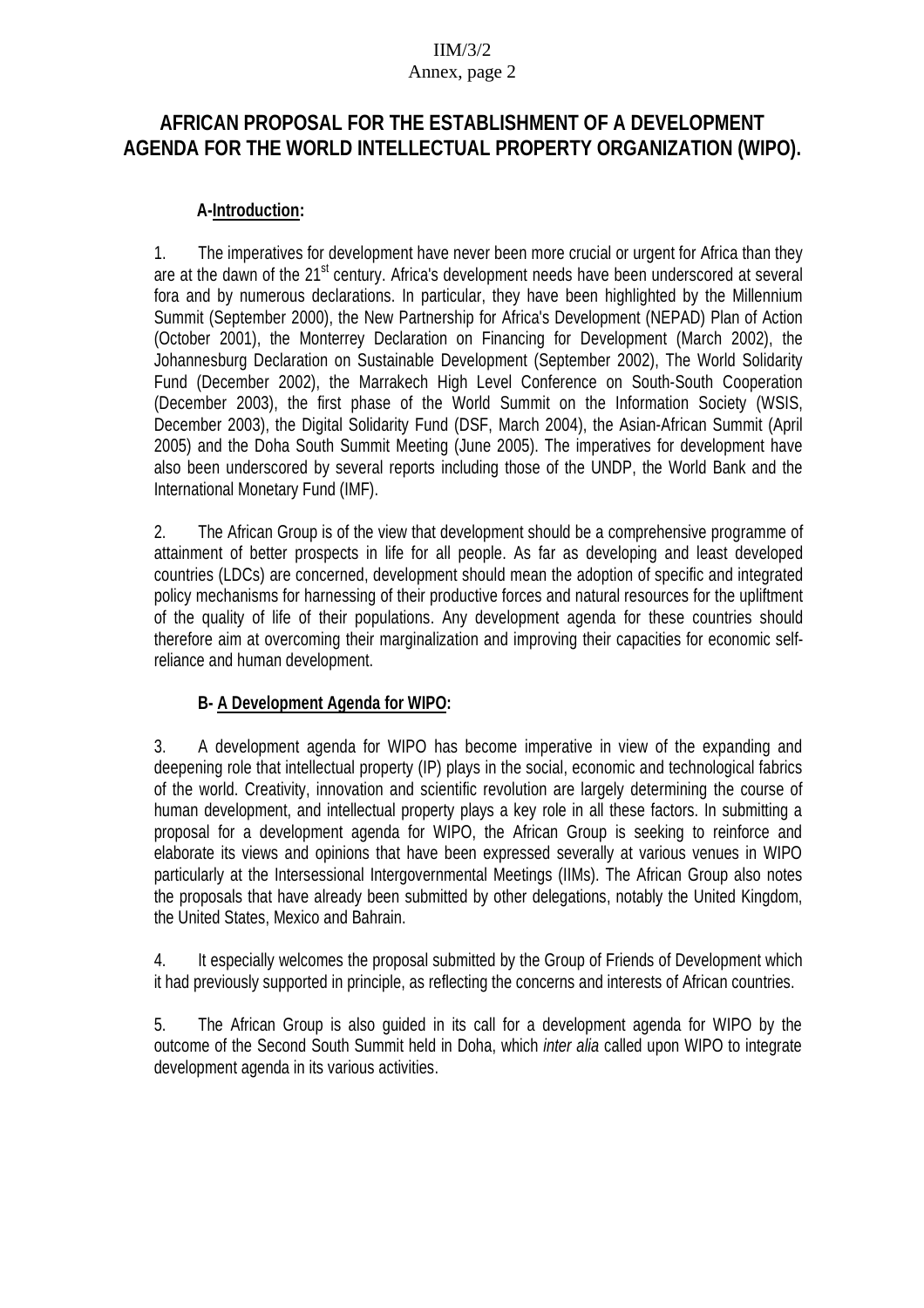# IIM/3/2

### Annex, page 3

# **C- Role of Intellectual Property (IP) in Development**:

6. The African Group recognizes that IP can and does play an important role in fostering creativity, innovation and economic growth in developing countries. IP has therefore, became an important component of modem social, cultural, and economic systems of the world. Its importance has also been manifested in the existence of IP offices in Member States of WIPO, and the incorporation of IP laws into various national legislations. It is also underscored by individual countries' membership of WIPO and their accession to international instruments on intellectual property administered by the organization.

7. While appreciating these facts, it is necessary to underscore that IP is just one mechanism among many for bringing about development. It should be used to support and enhance the legitimate economic aspirations of all developing countries including LDCs, especially in the development of their productive forces, comprising of both human and natural resources. IP should therefore, be complimentary and not detrimental to individual national efforts at development, by becoming a veritable tool for economic growth.

8. Towards this objective, the existing international IP architecture should be made more democratic and responsive to the needs and aspirations of developing and least developed countries, especially in matters that are vital to the needs and welfare of their citizenry. IPRs and their enforcement should also be compatible with international human rights norms and standards, especially in matters relating to the livelihood and future prospects of people of developing countries. Their right to qualitative life, access to vital requirements such as medicines, food, knowledge and prospects for their intellectual and cultural development, should neither be unduly compromised nor hampered by rigid and indiscriminate enforcement of IPRs.

9. Societies develop at different rates depending upon their objective historical conditions. All human progress is based upon the foundation of knowledge, ideas, practices, innovations, creativity and industry that have been bequeathed to succeeding generations by previous ones. Therefore, knowledge has no bounds or confines, and has never had one single source. It is important in this context, to draw an acceptable balance between the legitimate and inalienable rights of nations to develop, and the need for enforcement of IPRs.

10. The African Group is also of the view in principle, that development is ultimately contingent upon the policies and objectives of individual countries themselves. Such policies should necessarily lead to programmes aimed at poverty reduction, income distribution, expansion of healthcare and educational facilities, building of infrastructure, etc, which would have a cumulative impact on economic growth and national capacity for development

# **D- Specific Proposals:**

11. All WIPO activities in regards to development should, as much as possible, be consistent with existing international frameworks such as the MDGs, the Brussels Plan of Action for LDCs, the NEPAD Plan of Action, the World Solidarity Fund and others mentioned in this document. In this connection, the African Group proposes that the current discussion on the development agenda for WIPO should encompass the following substantive issues which are intrinsically related to development matters: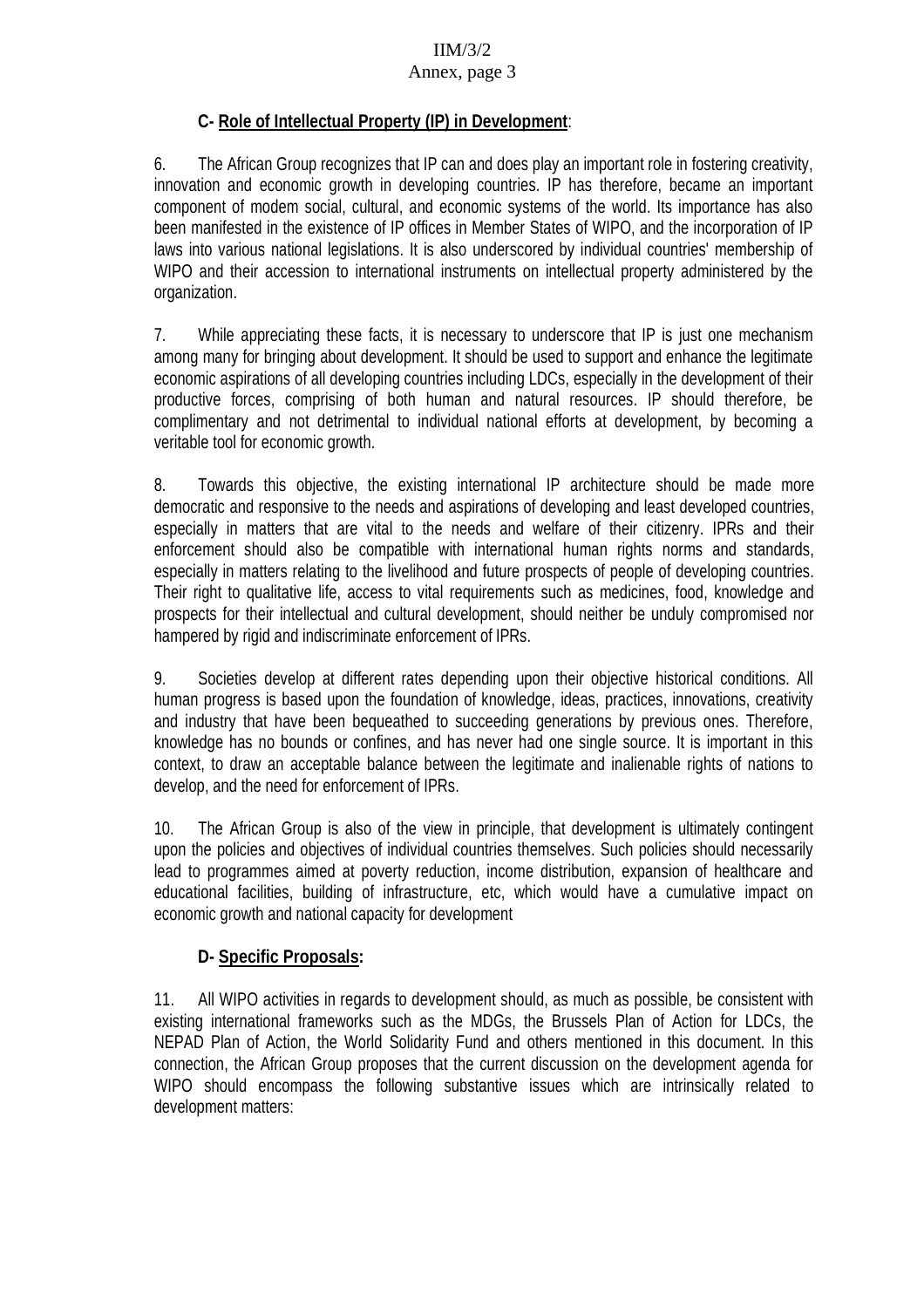#### **a- Imperatives for Development:**

i. **Technical Assistance**: This should be development oriented and demand-driven. It should also be targeted at specific areas, including sub-regional and regional organizations, for maximum effect and should indicate time-frame for completion. Efficacy of technical assistance could be improved through, inter alia, impact assessments. Technical assistance should also strengthen national institutional capacity building with a view to making national intellectual property institutions more efficient and ensuring a fair balance between IP protection and safeguarding public interest. In this connection, WIPO should devote more resources to African countries with a view to further development of their infrastructure and other facilities to enable them make maximum use of intellectual property as a tool for national economic development. The African Group also calls for an increased level of assistance to WIPO especially by way of funding by upon donor countries, to enable the organization meet its commitments in regards to technical assistance work in Africa.

ii- **Transfer of Technology** : IP should facilitate rather than hinder the process of technology transfer to developing and least developed countries. Technology transfer is mainly governed by both national and international patent laws. WIPO should therefore, broaden its support for developing and least developed countries especially in enabling them to gain access to technology at reasonable cost. WIPO should also strengthen individual national capacity for patenting of local creations, innovations and inventions in order to develop national scientific and technological infrastructure. Furthermore, it should contribute effectively to individual nation's self-reliance in the area of technology by facilitating access to foreign patented information on technology and technical resources. Relaxation of patent rules should therefore, be considered as a policy option for developing and least developed countries to facilitate their drive towards technological and scientific development. In line with this requirement, WIPO should consider the creation of a new body for coordinating and implementing all transfer of technology policies and strategies.

In this respect, WIPO should also work jointly with UNCTAD and other organizations such as UNIDO, to develop and maintain a list of essential technologies, know-how, processes and methods that are necessary to meet the basic development needs of African countries aimed at protecting or rehabilitating the environment (water, sanitation, prevention of desertification, exhaustible natural resources), life and health of human being, animals and plants, education and food security. Furthermore, WIPO should work on developing criteria and a methodology to select essential technologies, monitor and facilitate the transfer and the diffusion of such technologies in accessible and affordable manner to African and other developing countries.

Transfer of technology should include any initiative intended to facilitate the implementation of technology-related provisions of Multilateral Environmental Agreements (MEAs) , so as to ensure that countries where biological, traditional or other environmental resources originate from, participate in the process of research and development; and share among themselves the results of such research.

iii. **Reforming the Informal Sector in Africa**: In order for African countries to develop and expand their economies, the challenge of the so called informal sector must be met. Its potential as major avenue of employment and income generation with a view to its full integration into national economy should also be recognized. WIPO's contribution should take into consideration African countries concerns regarding this sector, while creating the context for intellectual property protection. WIPO is therefore, called upon to conduct a study on obstacles to intellectual properly protection in developing countries with a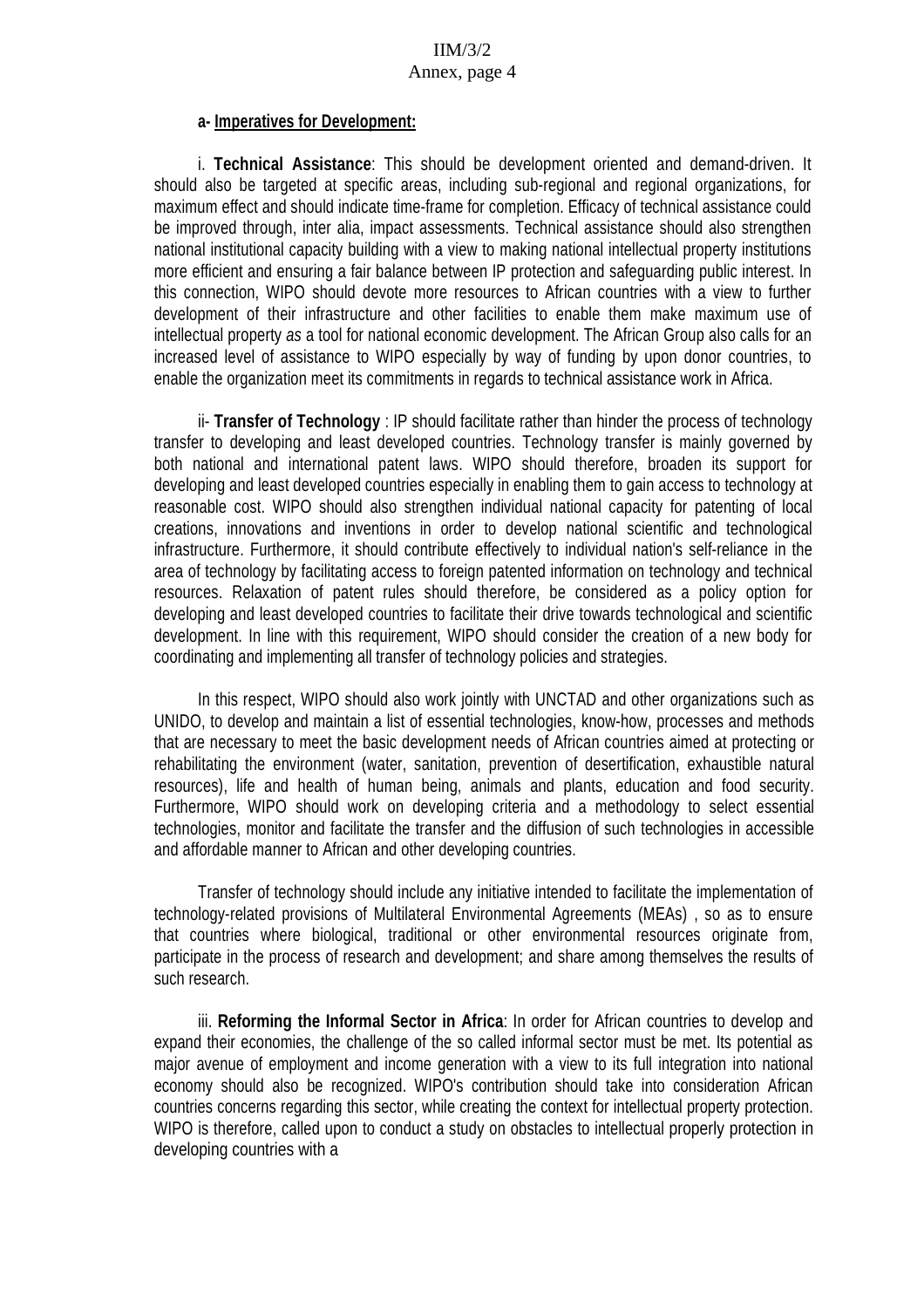#### IIM/3/2 Annex, page 5

particular focus on the informal sector. WIPO should also undertake studies to determine the tangible costs and benefits of IP protection mainly in the informal sector, especially with regards to generation of employment. On the basis of such studies, specific areas in this sector could be targeted for assistance with a view to integrating them into the mainstream of economic activities in individual countries.

**iv- Small and Medium Enterprises (SMEs):** WIPO has rightly considered SMEs as engines of economic growth in developing countries. Therefore, the African Group welcomes the creation of the SME Unit within the International Bureau. WIPO should devise innovative ways and means, including the fostering of transfer of technology, to enable SMEs take better advantage of flexibilities as provided by relevant international agreements.

v- **Information and Communication Technology (ICT)** : The existing WIPOnet project should take into consideration the disparity between and among developing countries in their ICT infrastructure and facilities. WIPO should therefore expand the scope of its activities aimed at bridging the digital divide in accordance with the outcomes of the World Summit on the Information Society (WSIS). Therefore, future activities in this area especially in respect of existing proposals within the context of the development agenda should also take into account the significance of the Digital Solidarity Fund (DSF) as well as the forth-coming second phase of WSIS scheduled to hold in Tunisia in November 2005.

vi- **Human Resources Development and the Brain Drain** : National capacity for development is directly related to that nation's ability to train and retain a sufficient level of manpower relevant to its development needs. No development strategy would work in the face of large-scale exodus of highly trained and qualified work force. The trend needs to be reversed into a brain gain for Africa. The African Group also recognizes that the issue of brain drain is intricately linked to migration. African countries' economies should therefore, be assisted to become strong enough to retain higher levels of workforce domestically, in order to reduce and eventually eradicate the necessity for migration to other lands and climes for search of means of livelihood. WIPO, in cooperation with relevant international organizations, should therefore assist African countries to create, as appropriate, legal and regulatory framework in order to reverse brain drain into brain gain.

vii- **Use of Flexibilities in International Instruments :** WIPO should examine the flexibilities under the TRIPS Agreement and Doha with a view to giving practical advice to developing and least developed countries on how to enable them gain access to essential medicines and food, and also to information and knowledge for education and research. Developing and least developed countries need to be empowered to effectively use the flexibilities that have been provided in international instruments on intellectual property in order to enable them improve and expand their access to vital and indispensable factors of development. In this regard, they should in particular, have access to information and educational materials particularly of technical and scientific nature for their rapid development. They should also have access to medicines and healthcare facilities at affordable cost, Their populations should also be enabled to have access to adequate food and nutrition in order to survive and live decently. Protection of the environment, biodiversity, genetic resources, access to benefit sharing, etc, should also be considered within this context.